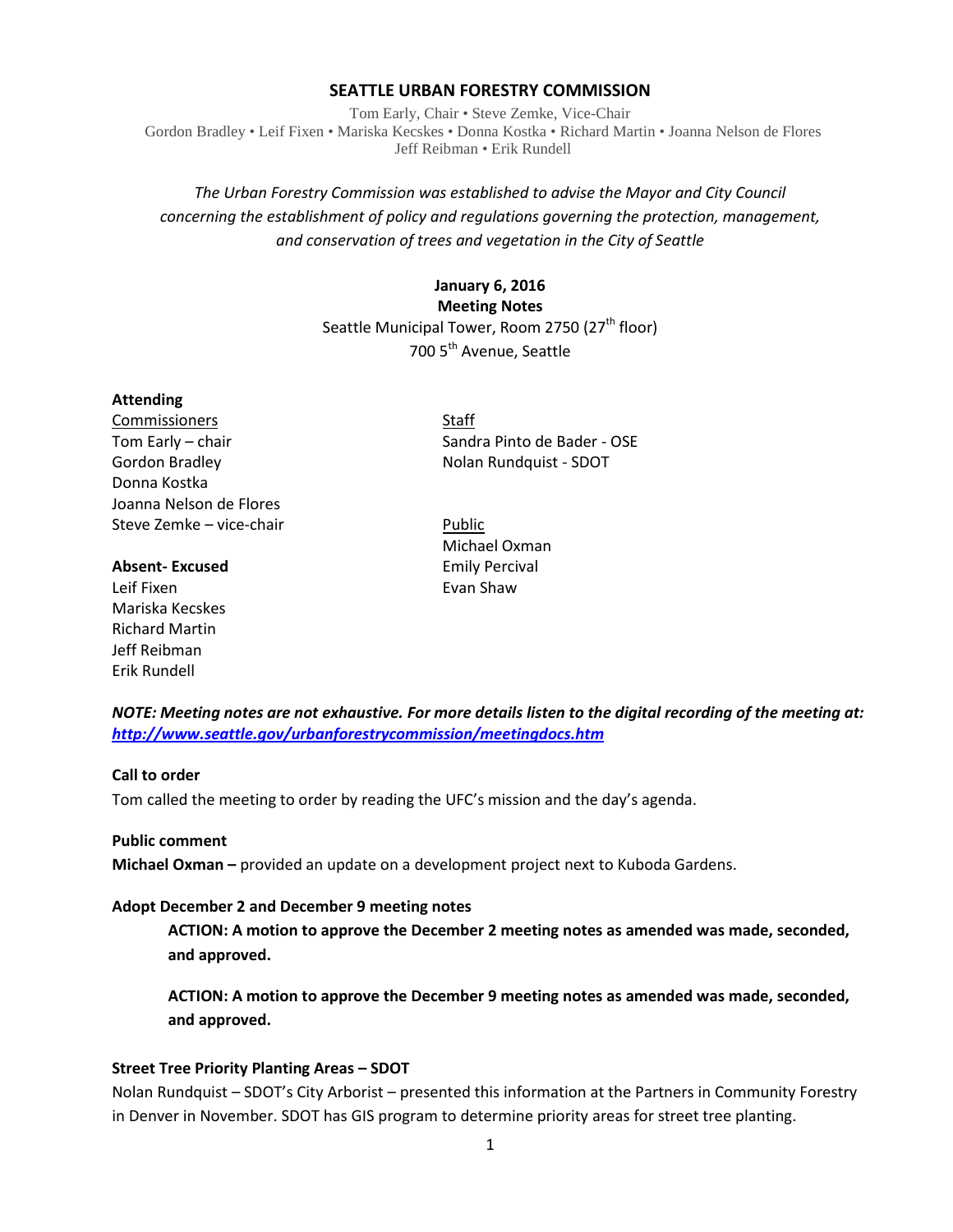The project goals are:

- Rank areas of the city according to potential social, environmental and economic value of trees in locations that best support canopy cover, social equity and transportation safety.
- Display most current information on current stocking levels
- Identify areas where low stocking levels, available planting sites and high potential benefits intersect.

The tree benefits map shows:

- Areas with environmentally critical areas
- Areas along proposed neighborhood greenways
- Areas that can accommodate large trees
- Areas within urban villages
- Areas with low canopy cover
- Areas near high-need or underserved populations

Processing the map:

- Create a GIS grid feature class of 140 x 150 foot squares. Any square that doesn't intersect ROW is eliminated
- Develop a weighted scoring system
- Assign scores to a grid square when it intersects an attribute layer
- Calculate a total score for each square

The Street Tree Spacing map:

- Visual representation of stocking levels
- Outputs streets by color code to display
- Fully planted (average tree spacing <30 ft)
- Planted (average tree spacing of 31-60 ft)
- Under-planted (average tree spacing of 61-180 ft)
- Very few or no trees (average tree spacing >180 ft)

The darker color areas in the map indicate areas of greater tree spacing.

Priority streets mapping:

- Tree benefits map and tree spacing map combine to produce a priority streets map
- Areas with high scores are selected from the benefits map a layer is created with this data
- Combined with areas from the spacing map which have low stocking levels a layer is created with this data
- Use the 'select by location' tool, select the features that intersect in the new layers.
- Areas identified that would benefit from street tree restoration projects
- Tree spacing greater than 60 ft. and a high benefit score

UFC question: How do you interpret the chart on slide 7?

Answer: the map shows how the different elements interact with each other. For example, there are not a lot of wetlands in urban villages. As areas intersect with each other the tool assigns scores.

UFC question: will the tool give you the locations for tree planting?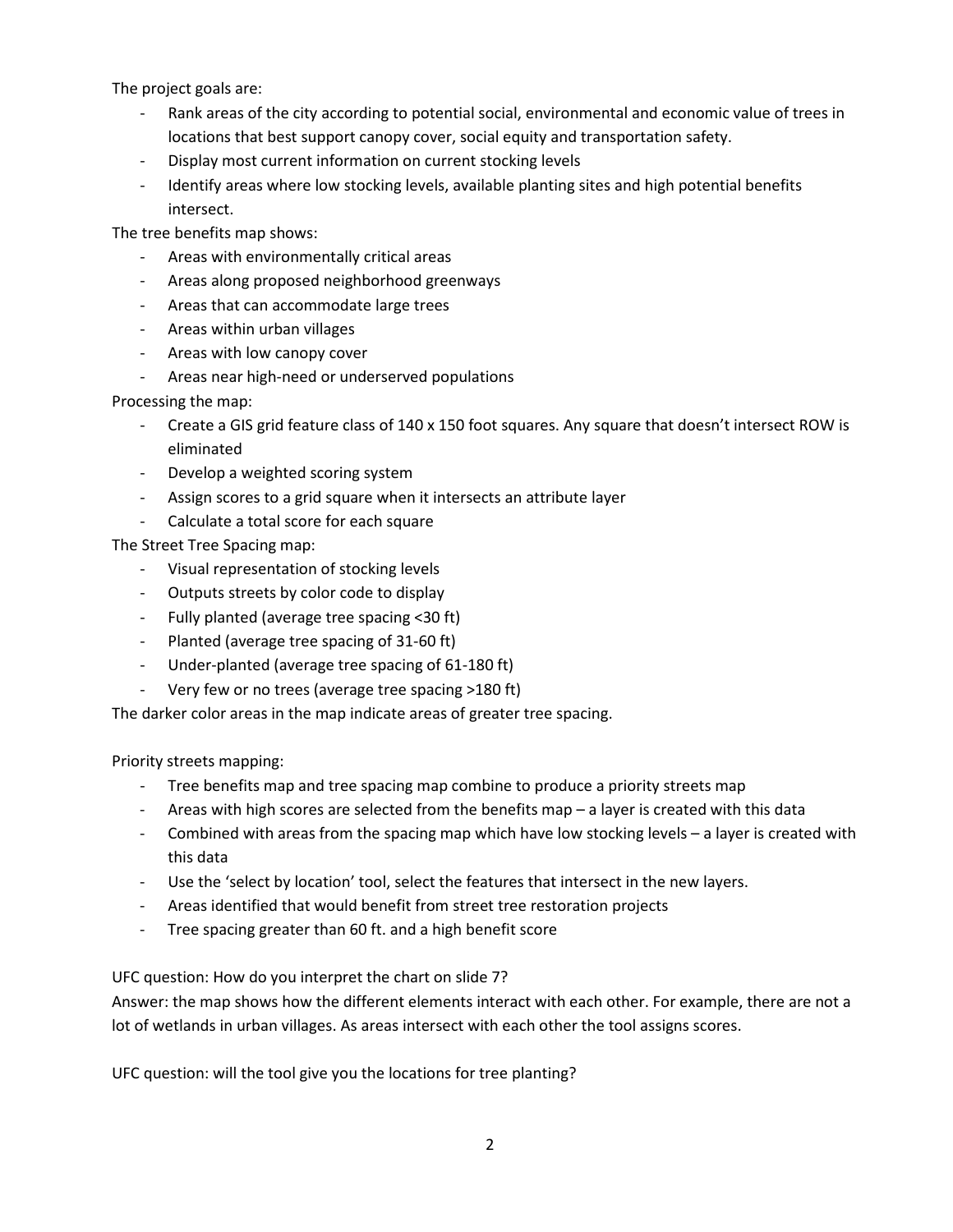Answer: that's one of the things we'll be doing as we update our inventory data. The better our inventory is the better we'll be able to determine potential planting areas. This doesn't mean that the neighborhood would be supportive of tree planting, though. In some neighborhoods we get high rejection rates.

UFC question: What are examples of neighborhoods that are rejecting trees? Answer: Wallingford and Fremont are some of the most receptive areas. We had over 50% rejection rate in Beacon Hill. Reasons include Feng-shui issues (people don't want a vertical element in front of their homes) and not wanting to rake leaves.

UFC question: will the City not plant trees when the neighbor doesn't want them? Answer: Right. SDOT doesn't plant in areas where the abutting property owner doesn't want them.

UFC question: you mentioned an app. Is that for SDOT only or is it public like Audubon's Tree Map? Answer: Audubon will be able to pull data from SDOT's data. SPU and SCL have access to the app. We are looking at training Tree Ambassadors to capture tree inventory data.

UFC question: How do you define high-need and under-served populations? Answer: Based on Race and Social Justice Initiative based on census tract and income levels. The tool puts higher weight on areas most used by people.

UFC question: What's the first contact SDOT makes when they are planting trees? Answer: We design a door hanger that says that SDOT is coming to the neighborhood to plant trees and provide a photo and details of the tree species that we are planning on planting. SDOT plants the largest appropriate tree for the site. If someone calls in and has questions, they answer them. If someone calls to opt out of the tree, staff engages in a conversation and try to convince the resident based on the benefits of trees. 65%-85% of people usually say yes to new trees.

Nolan showed the Commission the GIS site and explained the extent of the right-of-way easement.

UFC question: how big is the SDOT tree planting effort? Answer: The levy gives us enough funds to comply with the 2 for 1 tree replacement policy, so we are talking about 200 +/- trees per year.

UFC question: does SDOT have other properties that are not typical ROW? Answer: yes. They are working on removing invasive plants.

UFC question: does Seattle have a non-profit to plant trees? Answer: unfortunately no. We used to have TREEmendous Seattle, a tree planting non-profit. Their business plan was having the City fund their efforts.

UFC question: are there examples of non-profits in other cities? Tree People (LA), Sacramento, TreePhilly.